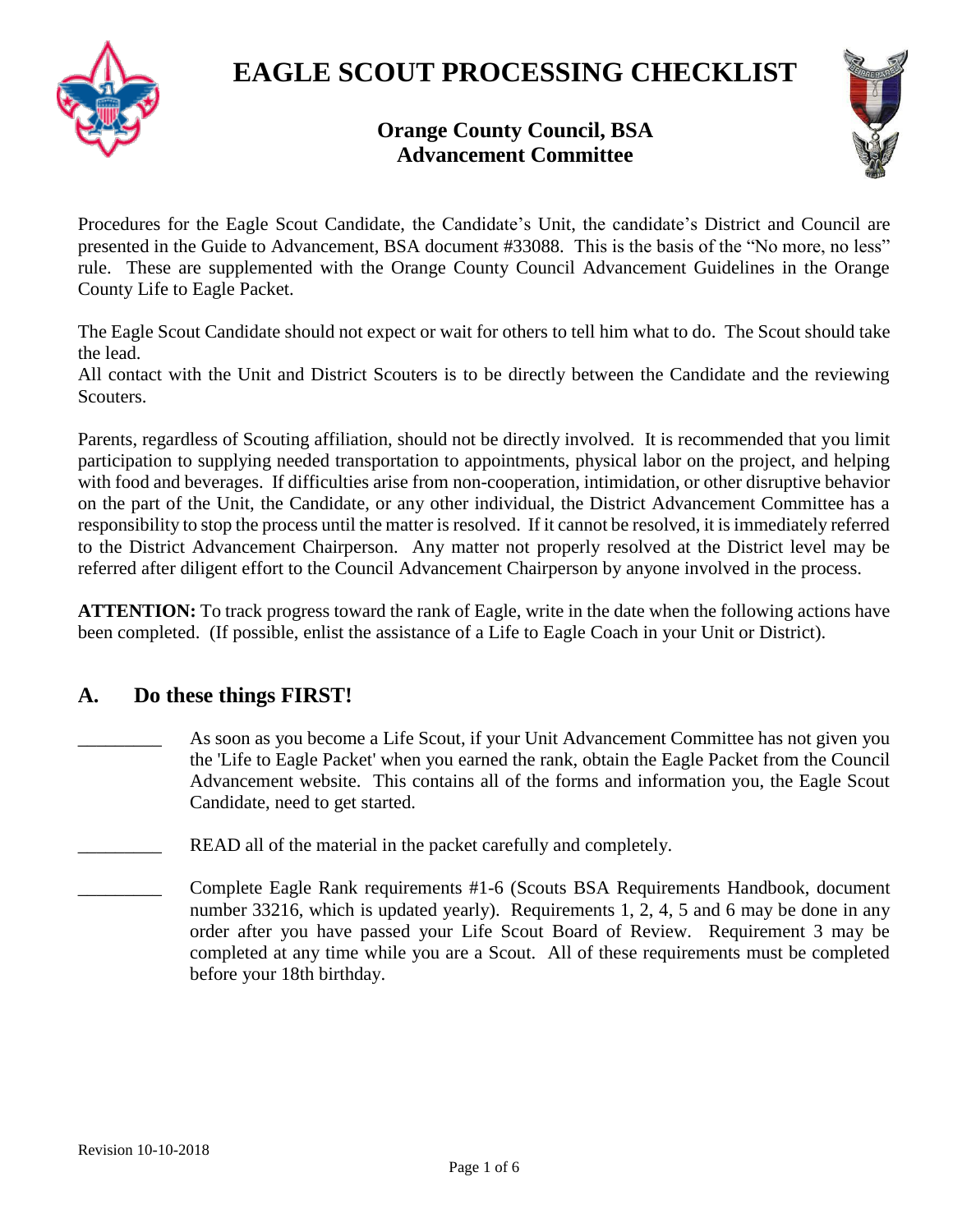



**Orange County Council, BSA Advancement Committee**

### **B. Your Eagle Scout Service Project steps. DO THESE IN THE ORDER PROVIDED.**

You may add information on blank pages as needed with appropriate titles on each page. If you download the Microsoft Word or pdf formatted versions of the Eagle Scout Service Project Workbook, No. 512-927, white cover, you can fill it out on your computer, save it and print it to be submitted with appropriate signatures.

- \_\_\_\_\_\_\_\_\_ Choose an Eagle Scout Service Project which is consistent with the guidelines for an acceptable Project. DO NOT BEGIN ANY WORK UNTIL **ALL** PROJECT PROPOSAL APPROVALS HAVE BEEN OBTAINED OR YOU MAY HAVE TO START YOUR PROJECT OVER FROM THE BEGINNING! However, preliminary work, such as determining feasibility and concept may begin and should be included in the log of hours. Fill out all the Proposal Pages of the "Eagle Scout Service Project Workbook," which may be downloaded from the OCC Council website's Life to Eagle Packet page. Begin your log of planning hours and all Project-related activity. (Date / name / log in / log out) Secure the approval and signature of an official of the group or organization (beneficiary) that will benefit from the project on the last Proposal Page. Do this before securing any other signatures. You may use "Navigating the Eagle Scout Service Project" (information for project beneficiaries) that is included in the Eagle Scout Service Project Workbook to assist you in explaining the project to your selected beneficiary. Secure the approval of your Unit Leader and obtain their signature on the last Proposal Page of the workbook.
	- Present your Eagle Scout Service Project Proposal to your Unit Committee. Obtain the approval and signature of the Committee Chairperson (or designee). **Note:** It is the Unit Committee's responsibility to ensure the Candidate's project proposal is as complete as possible and truly represents the candidate's best effort. Signature is on the last Proposal Page of the workbook.

Secure approval and signature of the District Advancement Chairperson (or designee) before you begin work on the Final Plan. Signature is on the last Proposal Page of the workbook. It is the task of the Unit Life to Eagle Coach and the District Life to Eagle Coach to guide you in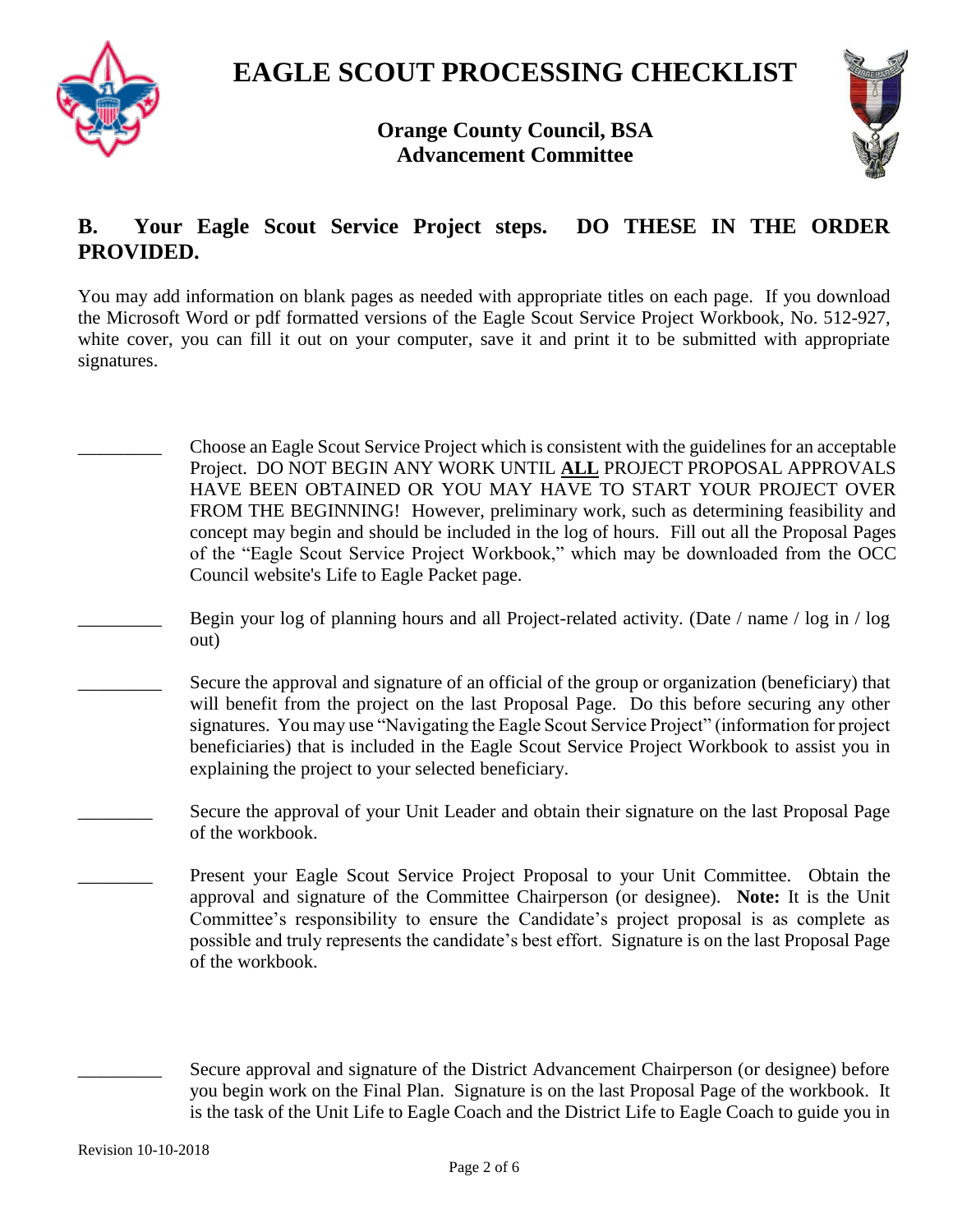

# **EAGLE SCOUT PROCESSING CHECKLIST**

### **Orange County Council, BSA Advancement Committee**



| completing your Project. These people have a great deal of experience in helping youth<br>successfully complete their projects and their assistance will make your task less onerous.                                                                                                                                                                                                                                                                                                                                                                                                                                                                                                |
|--------------------------------------------------------------------------------------------------------------------------------------------------------------------------------------------------------------------------------------------------------------------------------------------------------------------------------------------------------------------------------------------------------------------------------------------------------------------------------------------------------------------------------------------------------------------------------------------------------------------------------------------------------------------------------------|
| Complete the Project Plan on Final Plan Pages. It is highly recommended that you utilize the<br>assistance of the Unit and District Life to Eagle Coaches in the completion of these pages.                                                                                                                                                                                                                                                                                                                                                                                                                                                                                          |
| If one is required (see Eagle Scout Service Project Fundraiser Application Guidelines and the<br>Orange County Council Eagle Scout Service Project Fundraiser Application Policy), complete<br>the Eagle Scout Service Project Fundraising Application on Fundraising Application Page,<br>including Beneficiary, Unit Leader, and District approvals. Funds raised benefit the<br>organization for which you are doing the project, and only if that organization takes tax<br>deductible donations can your raised funds be deductible. Many companies and individuals are<br>willing to discount or contribute reasonable amounts. Just ask for what you need well in<br>advance. |
| You may now proceed to carry out your PROJECT. Take photos, before, during, and after<br>your Project. Make notes of what went well and what did not. Make notes of all changes to<br>your plan. You'll want to include these remarks in your final report. You will also want to<br>track the hours spent by each person during each work day.                                                                                                                                                                                                                                                                                                                                      |
| Complete the Project Report Pages in the Project workbook. Use blank pages as needed. Title<br>the added pages. You should complete your final report as soon as possible after completing<br>the project. Do it while the details are fresh in your mind. Your report will be much better if<br>you do this. As soon as you have completed the report, get it approved by your Unit Leader<br>and by your project beneficiary. You may be required to do some revision, but this is normal.                                                                                                                                                                                         |
| Have your Beneficiary and your Unit Leader sign the last Project Report Page of the workbook<br>upon completion.                                                                                                                                                                                                                                                                                                                                                                                                                                                                                                                                                                     |

### **C. The Home Stretch (After Eagle Requirements 1-6 in the Scouts BSA Requirements Handbook are completed).**

**ALL of Eagle Scout requirements 1-6 MUST be completed BEFORE your 18th birthday! The following must be completed in time to hold your Eagle Board of Review no more than 90 days after your 18th birthday.**

The Eagle Scout Rank Application must be completed. Use the form which can be downloaded from the Life to Eagle Packet page of the council website. Use of an outdated form may result in the form being rejected, so be sure to use the most current form. Practice on work copies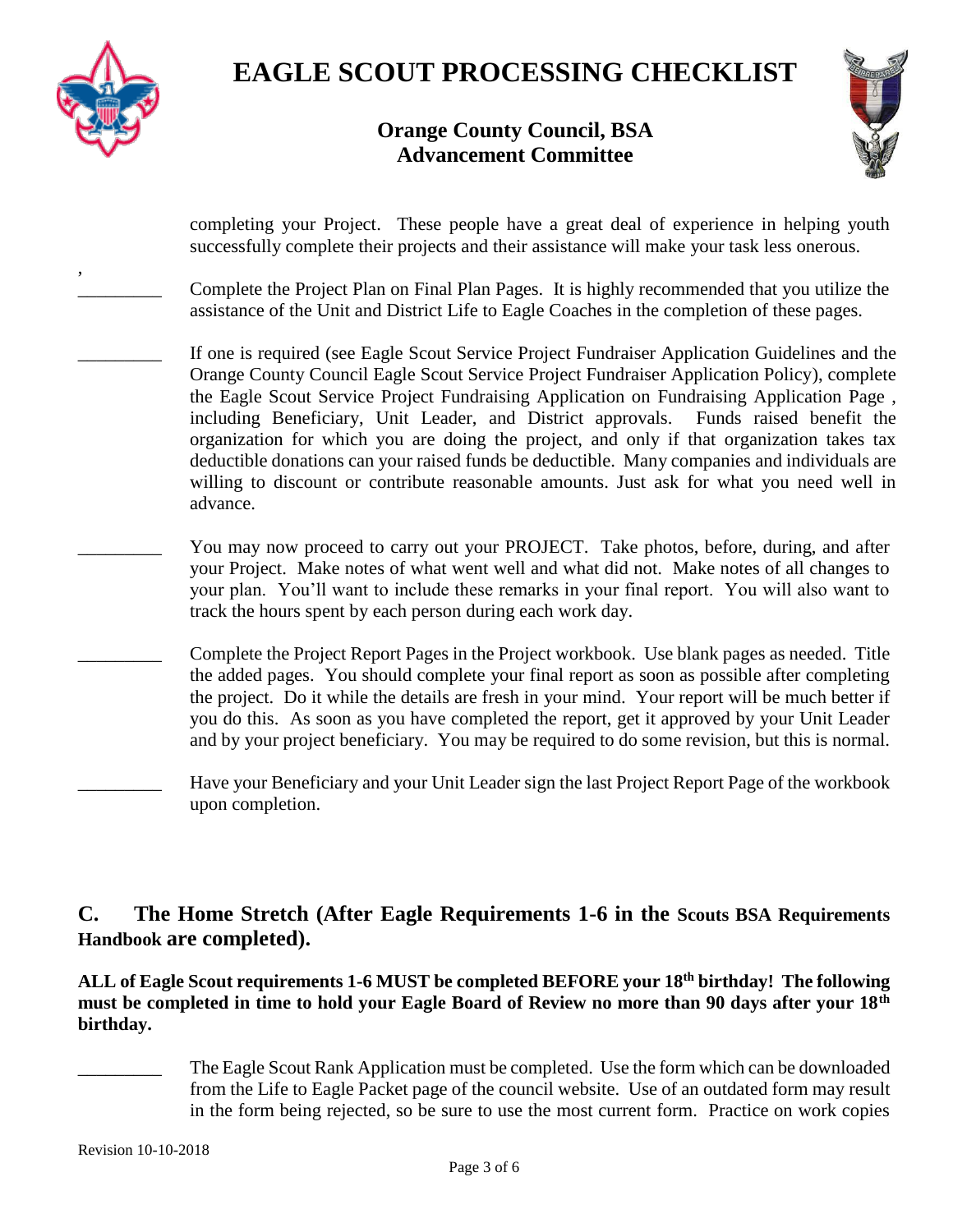



### **Orange County Council, BSA Advancement Committee**

first before completing the original in blue or black ink. Hint: Use your blue cards when filling in the Merit Badge dates; use your handbook with each rank Board of Review date – NOT Court of Honor/Presentation dates or Council Profile. If the Council Profile is inaccurate, have your Advancement Chairperson submit an Amended Advancement Report form or update your Internet Advancement records. You must submit an original application; photocopies are not acceptable.

Provide complete names, addresses and phone numbers under application requirement #2 for references. The only line that may be left blank is the Employer reference, and that is only if you are not employed.

In Orange County Council, the following procedure has been adopted. Download the "Confidential Appraisal" form and make copies for ALL the references listed at Requirement 2 on your Eagle Scout Rank Application. Give the "Dear Friend of Scouting" introduction letter and a "Confidential Appraisal of Candidate for Eagle Scout Rank" form (with your name and personal information completed) to all of the references listed in Requirement 2. Your references must mail the appraisal forms directly to the District Advancement Chairperson (or designee). These forms are NOT to be given to you, your Unit Leader, Unit Committee or Chairperson, or the Council Service Center.

\* If you are not active in a religious organization, you must also include your parents as the religious reference on the Eagle Application (requirement #2). Have the parent who wrote your confidential letter circle both parent and religious leader on their confidential letter.

For Requirement 3 you must list each badge, showing the exact date it was earned (signed by the counselor). If you are missing any dates, check your Unit records. In addition, when your application is reviewed, rank advancements will be checked against the merit badge dates. Merit badges for Star and Life must have been earned prior to achieving those ranks and listed on the Eagle Application. Enter the **complete Unit number with the alpha prefix** (i.e.  $-$  Troop  $=$  S, Varsity  $=$  V, Venture  $=$  P)

that corresponds to each merit badge. DO NOT USE DITTO MARKS. If the entries are incomplete, your application will be returned. Don't let this happen to you.

For Unit Positions of Responsibility you can list any qualifying position since becoming a Life Scout. The total service time must accumulate to at least six months. Time served prior to Life rank will not be used. The Position of Responsibility must be one or more from Requirement 4 on the application. If you are still in a Position of Responsibility, use the date you sign the application as the ending date.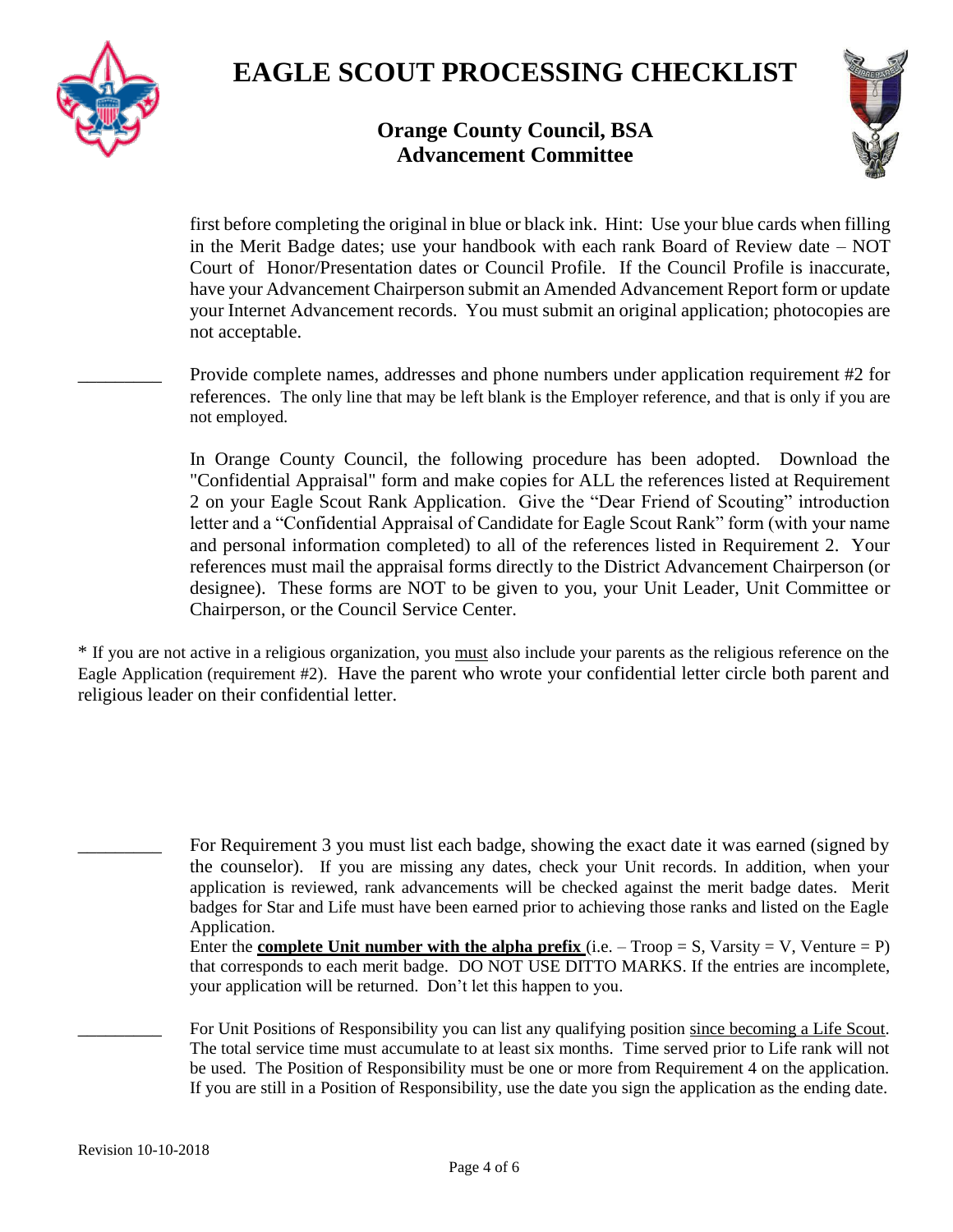

### **Orange County Council, BSA Advancement Committee**



| Fill in all dates using 2 digits, i.e. 02 for the month of February. Fill in all applicable blanks.                                                                                                                                                                                                                                                                               |
|-----------------------------------------------------------------------------------------------------------------------------------------------------------------------------------------------------------------------------------------------------------------------------------------------------------------------------------------------------------------------------------|
| For Requirement 6 the date you enter on the application is the date of your Scoutmaster Conference.<br>This same date needs to be entered in your Scout Handbook.                                                                                                                                                                                                                 |
| In preparation for your board of review, prepare and attach to your Eagle Scout Rank<br>Application a statement of your ambitions and life purpose and a listing of positions held in<br>your religious institution, school, camp, community, or other organizations, during which you<br>demonstrated leadership skills. Include honors and awards received during this service. |
| Sign and date the "Certification by Applicant;" this is after Requirement #6. ALL of<br>requirements 1-6 MUST be completed BEFORE your 18th birthday!                                                                                                                                                                                                                             |

#### **D. Obtain Signatures and Have a Board of Review.**

- \_\_\_\_\_\_\_\_\_ Signature of the Unit Leader (Scoutmaster, or Advisor) or when he/she is non-available due to medical, employment or personal circumstances, one of the registered Assistant Unit Leaders, signs below the Certification by Applicant..
	- \_\_\_\_\_\_\_\_\_ The Unit Committee reviews and approves for accuracy the record of the Eagle Scout Candidate prior to Packet submission to the District Advancement Chairman. The Unit Committee Chairperson signs and dates the Eagle Scout Application.

Deliver your completed Eagle Scout Materials (Eagle Scout Rank Application, and Eagle Scout Service Project Workbook, and any supporting documents to your District Advancement Chairperson (or designee). Your Application will then be forwarded to the Council Service Center which will verify the information. If correct, the Council will sign the applications and return it to your District Advancement Chairperson (or representative) who will arrange for your Eagle Scout Board of Review.

Attend your Eagle Scout Board of Review. This is normally held within 3 months of Council Approval.

**Note:** It is the responsibility of the Eagle Scout Board of Review Chairperson to ensure the Board is properly staffed. A Board which may not give the candidate objective consideration in the opinion of the Chairperson should NOT be convened. It is the responsibility of the District Advancement Chairperson (or designee) to convene a new Board. If at the conclusion of the Eagle Scout Board of Review there are any remaining issues concerning the Candidate's